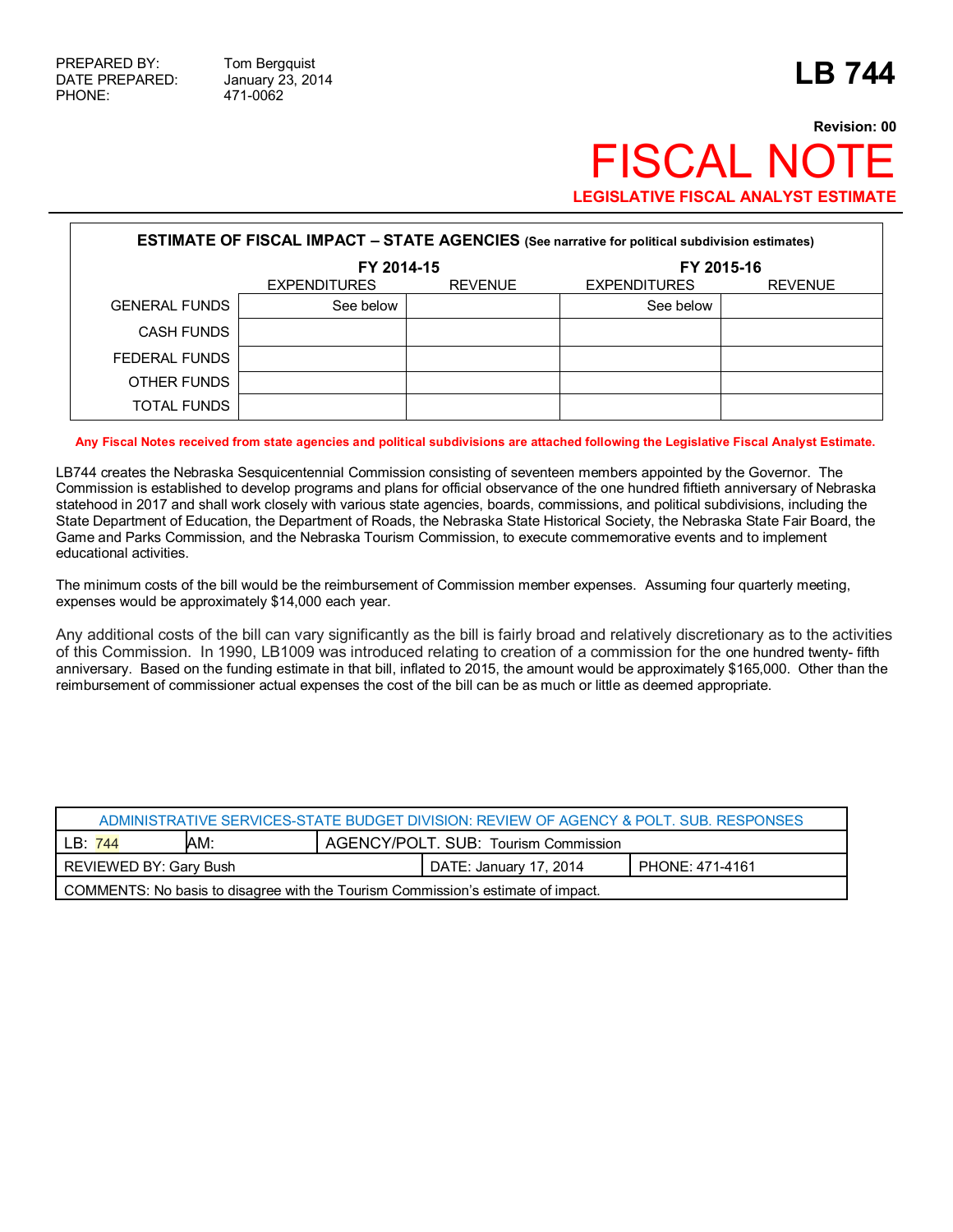**Please complete ALL (5) blanks in the first three lines. 2014**

| LB <sup>(1)</sup><br>744                                                           |                                                                   |                |                                                               |            | <b>FISCAL NOTE</b> |  |
|------------------------------------------------------------------------------------|-------------------------------------------------------------------|----------------|---------------------------------------------------------------|------------|--------------------|--|
| State Agency OR Political Subdivision Name: (2)<br>Prepared by: (3) Michelle Furby |                                                                   |                | Nebraska State Historical Society                             |            |                    |  |
|                                                                                    |                                                                   |                | Date Prepared: (4) January 13, 2014 Phone: (5) (402) 471-3171 |            |                    |  |
|                                                                                    | <b>ESTIMATE PROVIDED BY STATE AGENCY OR POLITICAL SUBDIVISION</b> |                |                                                               |            |                    |  |
|                                                                                    | FY 2014-15<br><b>EXPENDITURES</b>                                 | <b>REVENUE</b> | <b>EXPENDITURES</b>                                           | FY 2015-16 | <b>REVENUE</b>     |  |
| <b>GENERAL FUNDS</b>                                                               |                                                                   |                |                                                               |            |                    |  |
| <b>CASH FUNDS</b>                                                                  |                                                                   |                |                                                               |            |                    |  |
| <b>FEDERAL FUNDS</b>                                                               |                                                                   |                |                                                               |            |                    |  |
| <b>OTHER FUNDS</b>                                                                 |                                                                   |                |                                                               |            |                    |  |
| <b>TOTAL FUNDS</b>                                                                 |                                                                   |                |                                                               |            |                    |  |
| <b>Explanation of Estimate:</b><br>"No Fiscal Impact"                              |                                                                   |                |                                                               |            |                    |  |

|                           |                            |           | <b>BREAKDOWN BY MAJOR OBJECTS OF EXPENDITURE</b> |                     |
|---------------------------|----------------------------|-----------|--------------------------------------------------|---------------------|
| <b>Personal Services:</b> |                            |           |                                                  |                     |
|                           | <b>NUMBER OF POSITIONS</b> |           | $2014 - 15$                                      | $2015 - 16$         |
| <b>POSITION TITLE</b>     | $14 - 15$                  | $15 - 16$ | <b>EXPENDITURES</b>                              | <b>EXPENDITURES</b> |
|                           |                            |           |                                                  |                     |
|                           |                            |           |                                                  |                     |
|                           |                            |           |                                                  |                     |
|                           |                            |           |                                                  |                     |
|                           |                            |           |                                                  |                     |
|                           |                            |           |                                                  |                     |
|                           |                            |           |                                                  |                     |
|                           |                            |           |                                                  |                     |
|                           |                            |           |                                                  |                     |
|                           |                            |           |                                                  |                     |
|                           |                            |           |                                                  |                     |
|                           |                            |           |                                                  |                     |

\_\_\_\_\_\_\_\_\_\_\_\_\_\_\_\_\_\_\_\_\_\_\_\_\_\_\_\_\_\_\_\_\_\_\_\_\_\_\_\_\_\_\_\_\_\_\_\_\_\_\_\_\_\_\_\_\_\_\_\_\_\_\_\_\_\_\_\_\_\_\_\_\_\_\_\_\_\_\_\_\_\_\_\_\_\_\_\_\_\_\_\_\_\_\_\_\_\_\_\_\_\_ \_\_\_